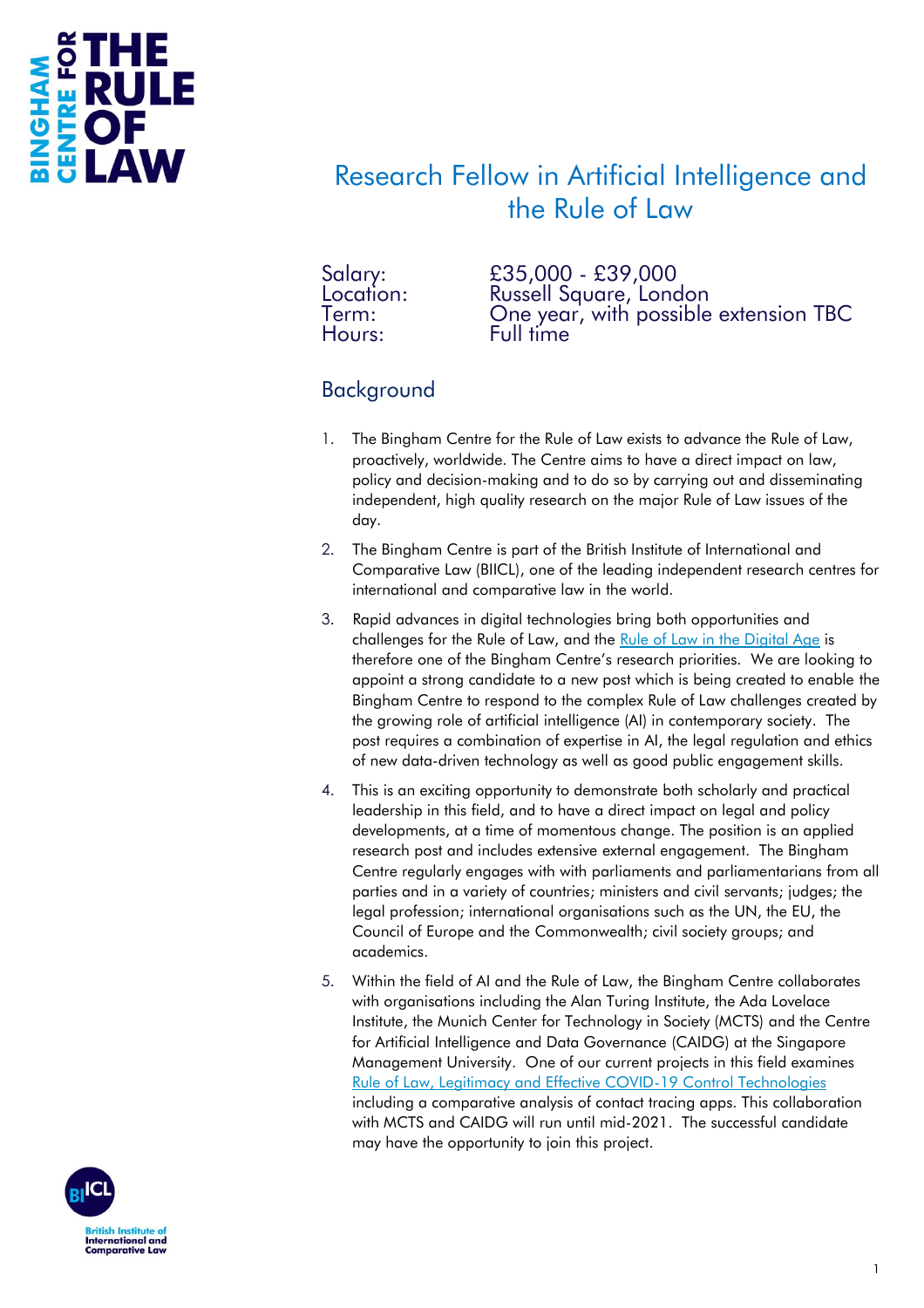## **CTHE<br>LRULE<br>EOF** MAHONI

6. We are in the final stages of obtaining funding approval for another project, on the Role of the Rule of Law and Good Governance in Building Public Trust in Data-Driven Responses to Public Health Emergencies. This is a collaboration with leading UK-based experts in AI and data governance.

#### If funding is confirmed, we may be in a position to appoint two candidates, one of whom will work on this project.

7. Examples of recent events we have run within the AI field include a wideranging webinar on **The Rule of Law in the technological age for a project on** the Rule of Law and Democracy funded by the EU Commission, and [The Rule](https://binghamcentre.biicl.org/events/1377/the-rule-of-law-online-who-targets-me-and-what-does-it-mean-for-my-rights)  [of Law online: who targets me and what does it mean for my rights?,](https://binghamcentre.biicl.org/events/1377/the-rule-of-law-online-who-targets-me-and-what-does-it-mean-for-my-rights) funded by the City of London Corporation. The successful candidate will have the opportunity to convene similar events.

#### Job Description

- 8. The Research Fellow in AI and the Rule of Law will be expected to undertake the following:
	- Help to develop the research programme in relation to AI and the Rule of Law, including contributing to the development of a research and impact strategy for the Bingham Centre's wider programmes in the Rule of Law in the Digital Age;
	- Undertake and publish high quality research capable of influencing policy;
	- Develop and manage research projects effectively and efficiently;
	- Seek and obtain research and other funding from funding bodies, firms and other donors;
	- Develop and maintain partnerships with key organisations;
	- Supervise the work of research assistants;
	- Engage appropriately and well with practitioners and others working in the field of AI and the Rule of Law;
	- Contribute to events and training in relation to AI and the Rule of Law, directing and co-ordinating and speaking at such events as necessary, and obtain event sponsorship;
	- Liaise and collaborate with other researchers in BIICL working in related areas;
	- Be a public advocate for BIICL and the Bingham Centre; and
	- Assist in a collegial way with the outreach and administrative activities of BIICL and the Bingham Centre;
- 9. This is a full-time post, initially for one year, but with the possibility of extension. Consideration will be given to secondments or a slightly less than full-time role, if requested. A salary package of between £35,000 and £39,000 pa is expected, depending on qualifications and experience. It is hoped that the person appointed will commence as soon as possible.

#### Person Specification

10.The successful applicant will demonstrate the following mix of experience, skills and attributes:

- Expertise in AI, and the legal regulation and ethics of new data-driven technology, and recent research or practical experience in this field;
- A good degree in a relevant field, with a PhD being an advantage;
- Leadership and co-ordination of research activity;
- A track record in seeking, obtaining and managing research funding;